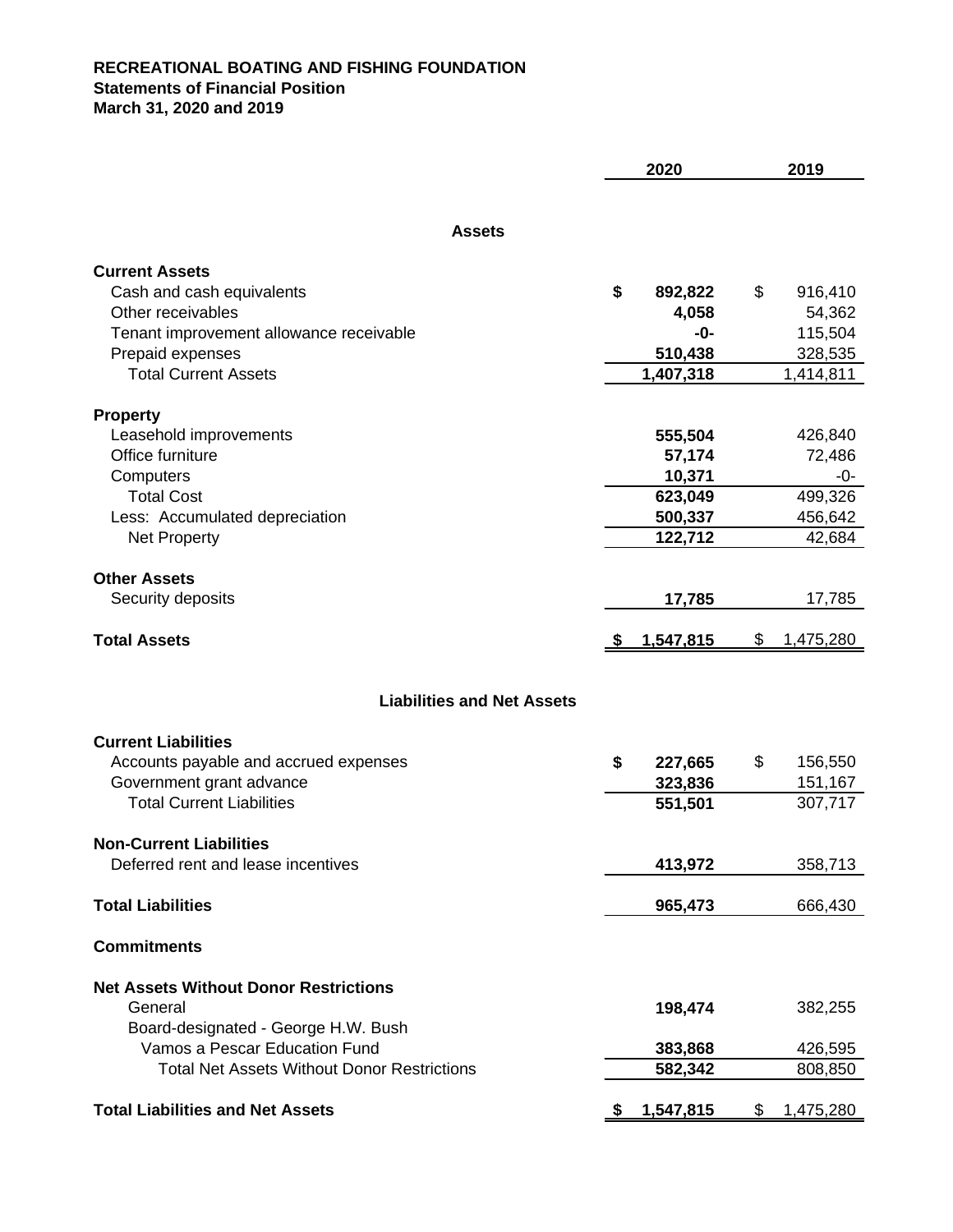## **RECREATIONAL BOATING AND FISHING FOUNDATION Statements of Activities Years Ended March 31, 2020 and 2019**

|                                                        | 2020             | 2019             |  |
|--------------------------------------------------------|------------------|------------------|--|
|                                                        |                  |                  |  |
| <b>Support and Revenue</b>                             |                  |                  |  |
| Government grants                                      | 12,084,655<br>\$ | 12,205,687<br>\$ |  |
| Royalties and other revenue                            | 43,245           | 13,684           |  |
| Contributions                                          | 55,893           | 109,888          |  |
| Interest income                                        | 16,361           | 12,477           |  |
| <b>Total Support and Revenue</b>                       | 12,200,154       | 12,341,736       |  |
| <b>Expenses</b>                                        |                  |                  |  |
| Program services:                                      |                  |                  |  |
| Consumer engagement                                    | 9,065,587        | 8,904,104        |  |
| State engagement                                       | 1,718,697        | 2,056,154        |  |
| Industry engagement                                    | 685,806          | 533,314          |  |
| Federal engagement                                     | 43,571           | -0-              |  |
| Total program services                                 | 11,513,661       | 11,493,572       |  |
| Management and general                                 | 913,001          | 986,466          |  |
| <b>Total Expenses</b>                                  | 12,426,662       | 12,480,038       |  |
| <b>Change in Net Assets Without Donor Restrictions</b> | (226, 508)       | (138, 302)       |  |
| <b>Net Assets Without Donor Restrictions</b>           |                  |                  |  |
| at Beginning of Year                                   | 808,850          | 947,152          |  |
| <b>Net Assets Without Donor Restrictions</b>           |                  |                  |  |
| at End of Year                                         | 582,342<br>\$    | \$<br>808,850    |  |